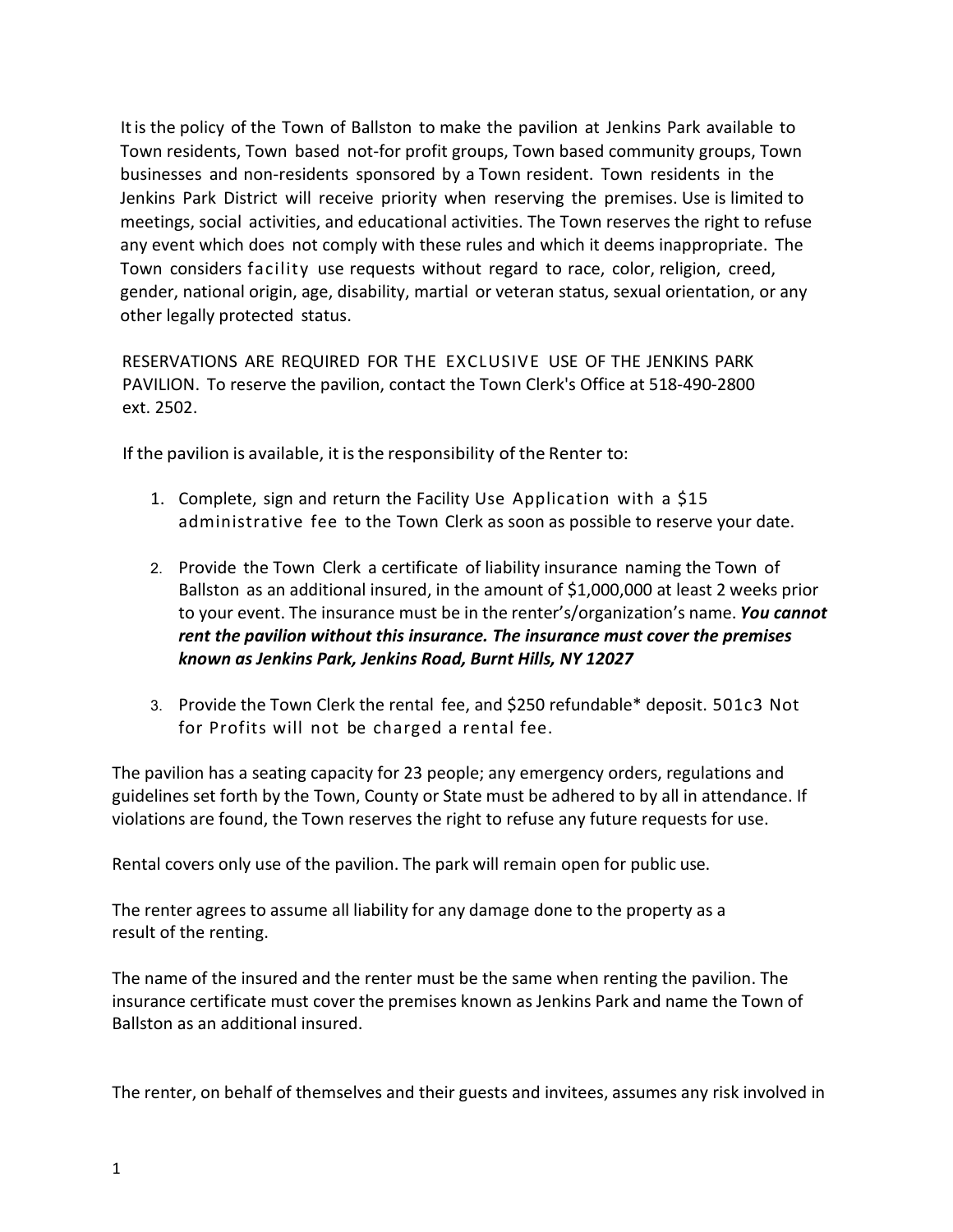the use of these facilities.

Additional charges may be imposed for extra cleaning, security, or extra preparations.

The Town reserves the right to refuse any event, which does not comply with the rules, which is not in accordance with residential zoning uses, and which it deems inappropriate.

All fees are non-refundable, rain or shine.

The checklist must be completed and returned to the Town Clerk's Office for full return of deposit. The checklist must be thoroughly reviewed and signed after the event verifying that the area was left in the same original condition. Any additional cleaning necessary will be assessed a fee of \$150 per hour and will be assessed in full-hour increments. The renter is responsible to bring their own cleaning equipment and supplies.

\* Deposit fee of \$250.00 will be refunded if the facilities and grounds are left in original condition and all the terms and conditions are complied with. There is a \$20 service charge for all returned checks.

By signing this agreement, the renter, for themselves and all their guests and invitees, agrees to comply with the rules and regulations stated in the Jenkins Park Use Policy (page 4). The renter will be the primary responsible party and will be responsible for all damages and penalties associated with violations of rules and regulations. The renter, for themselves and on behalf of its guests and invitees, also agrees to indemnify and hold the Town of Ballston harmless from any liability including all claims, damages, losses, and expenses arising out of or resulting from the use of the picnic pavilion and its parking lots, including reasonable attorney's fees and any costs and disbursements.

Print Name of Renter:

Signature of Renter:

Date: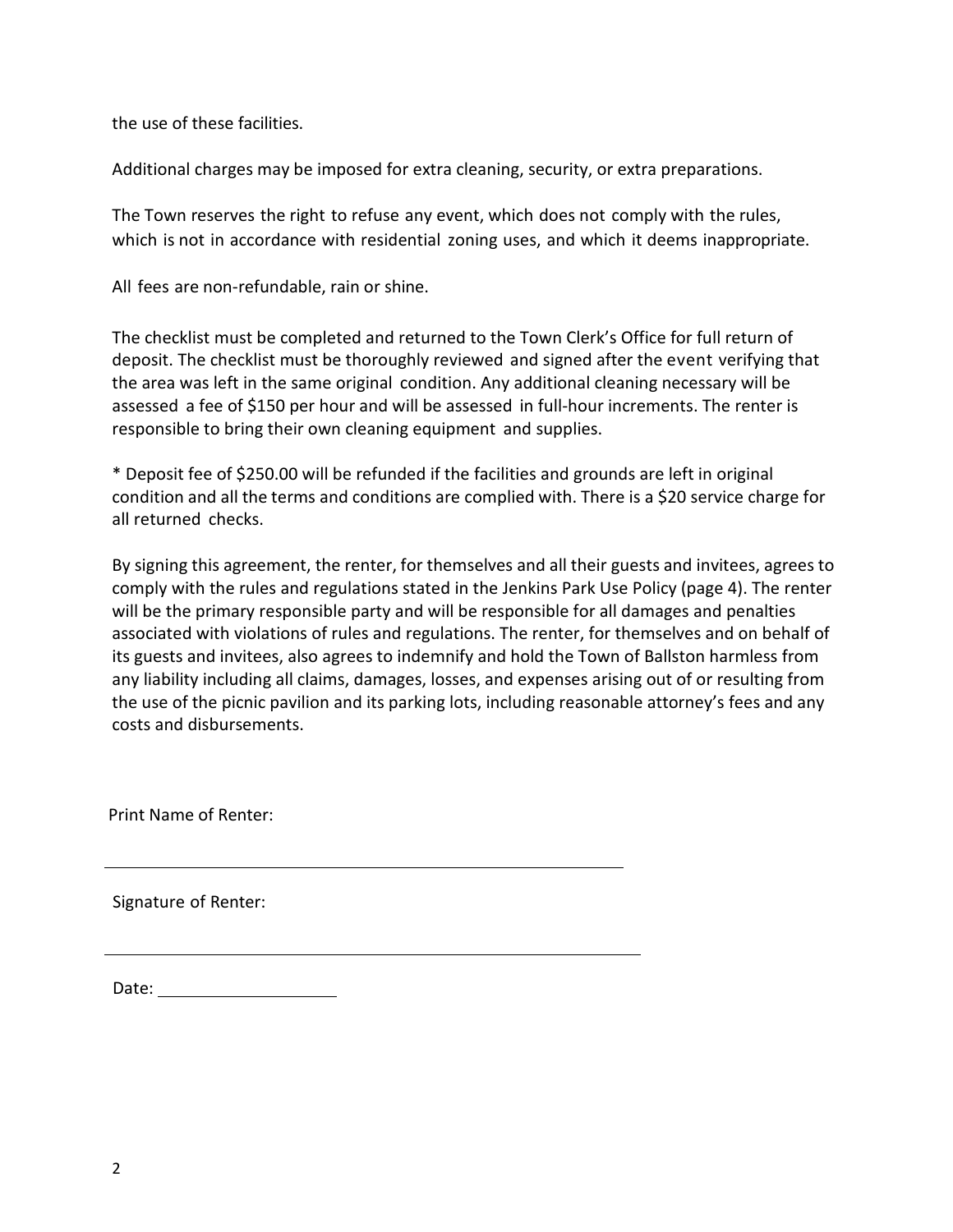## **For individuals renting on behalf of an organization please read and fill out below:**

The undersigned is over 21 years of age and has read this form and attached regulations and agrees to be responsible to the Town of Ballston for the use and care of the facilities. He/she, on behalf of (Name of Organization) does hereby covenant and agree to defend, indemnify and hold harmless the Town of Ballston from and against any and all liability, loss, damages, claims, or actions (including costs and attorney's fees) for bodily injury and/or property damage, to the extent permissible by law, arising out of or in connection with the actual or proposed use of the Town of Ballston's property, facilities and/or services by (Name of Organization).

Address and phone number of Organization:

Signature of Organization's Representative:

Date: the contract of the contract of the contract of the contract of the contract of the contract of the contract of the contract of the contract of the contract of the contract of the contract of the contract of the cont